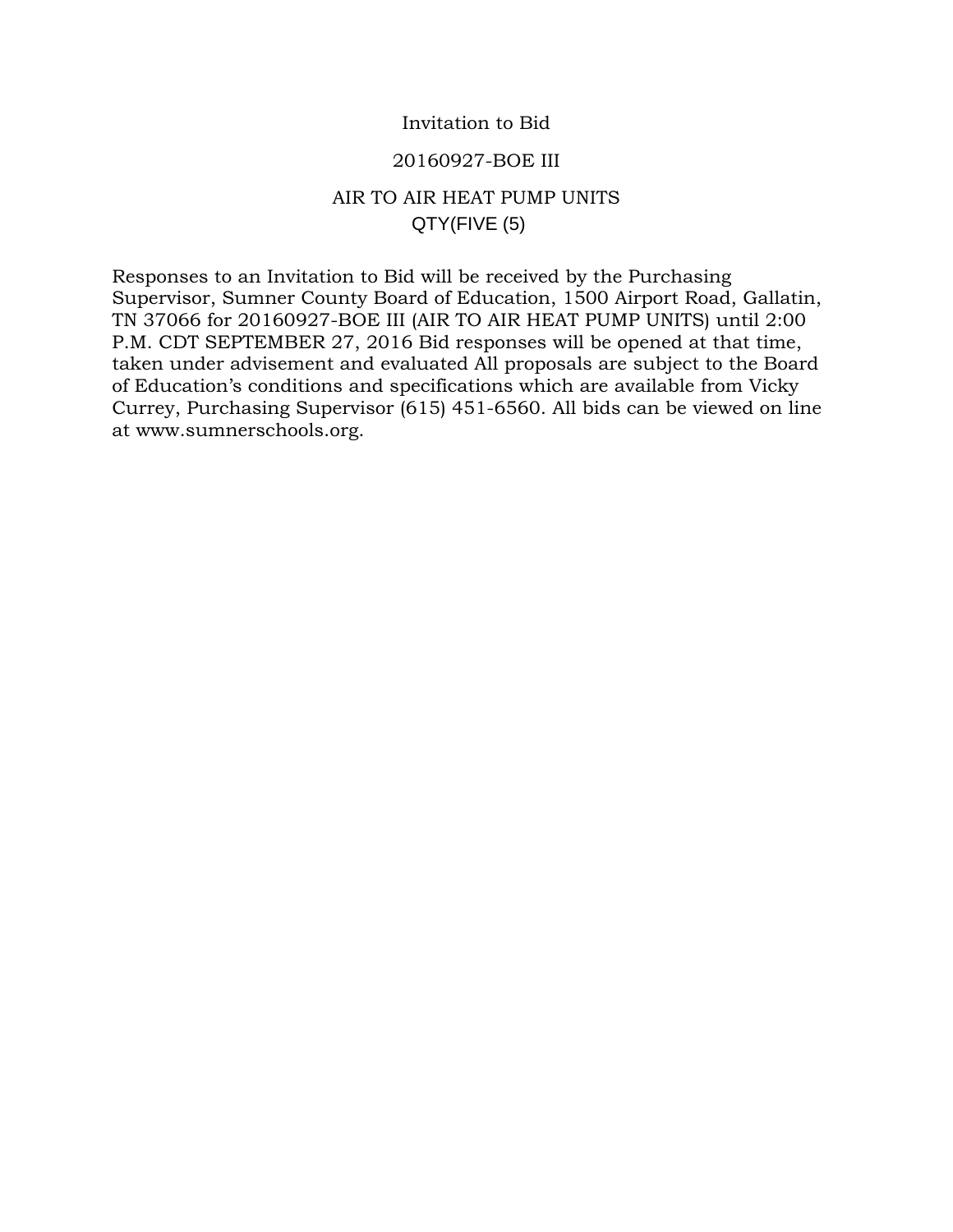#### **NOTICE TO RESPONDENTS**

Responses to an Invitation to Bid will be received by the Purchasing Coordinator in the SUPPORT SERVICE FACILITY CONFERENCE ROOM, Sumner County Board of Education, 1500 Airport Road Gallatin, TN 37066. They will be received until **2:00 P.M. CDT TUESDAY SEPTEMBER 27, 2016** for **FIVE (5**) **AIR TO AIR HEAT PUMP UNITS at** which time the responses will be opened, taken under advisement and evaluated. *BIDS WILL BE POSTED ON www.sumnerschools.org*

**GENERAL REQUIREMENTS AND CONDITIONS**

-------------------------------------------------------------------------------------------------------------------------------

- 1. The Sumner County Board of Education reserves the right to accept or reject any and/or all responses in whole or in part, and to waive informalities therein.
- 2. Any responses received after the scheduled closing time for the receipt for responses will not be considered.
- 3. If a mistake is discovered after the responses are received, only the Sumner County Board of Education may allow the respondent to withdraw the entire response.
- 4. Partial payments will not be approved unless justification for such payment can be shown. Terms will be net 30 days.
- 5. Payment will not be made until the said **AIR TO AIR HEAT PUMP UNITS** are inspected and approved as meeting all specifications by persons appointed by the Sumner County Board of Education.
- 6. Responses submitted must be in a sealed envelope and marked on the outside as follows: **RESPONSE: 20160927-BOE III FIVE (5) AIR TO AIR HEAT PUMP UNITS DEADLINE: 2:00 P.M. TUESDAY, SEPTEMBER 27, 2016**
- 7. Facsimile responses will not be considered.
- 8. If a successful bidder violates any terms of their bid, the contract, school board policy or any law they may be disqualified from bidding for a period of two years for minor violations or longer for major violations. Bids from disqualified bidders will not be accepted during the period of disqualification.
- 9. Prices quoted on the response (if any) are to be considered firm and binding until the said **FIVE(5) AIR TO AIR HEAT PUMP UNITS** are in the possession of the Sumner County Board of Education.
- 10. No purchase or contract is authorized or valid until the issuance of a Board Purchase Order in accordance with Board Policy. No Board Employee is authorized to purchase equipment, supplies or services prior to the issuance of such a Purchase Order.
- 11. Any deviation from these stated terms, specifications and conditions must be coordinated with and approved in writing by the Purchasing Coordinator, Vicky Currey (615) 451-6560.
- 12. All bids that exceed \$25,000 must have the Company Name, License Number, Expiration Date thereof and License Classification of Contractor listed on outside of sealed envelope. As required by State of Tennessee Code Annotated 62-6-119.
- 13. The awarded bidder will be required to post a performance and payment bond in the amount of 25% of the contract price if it exceeds \$100,000 as stated by State of Tennessee Code Annotated 12-4-201.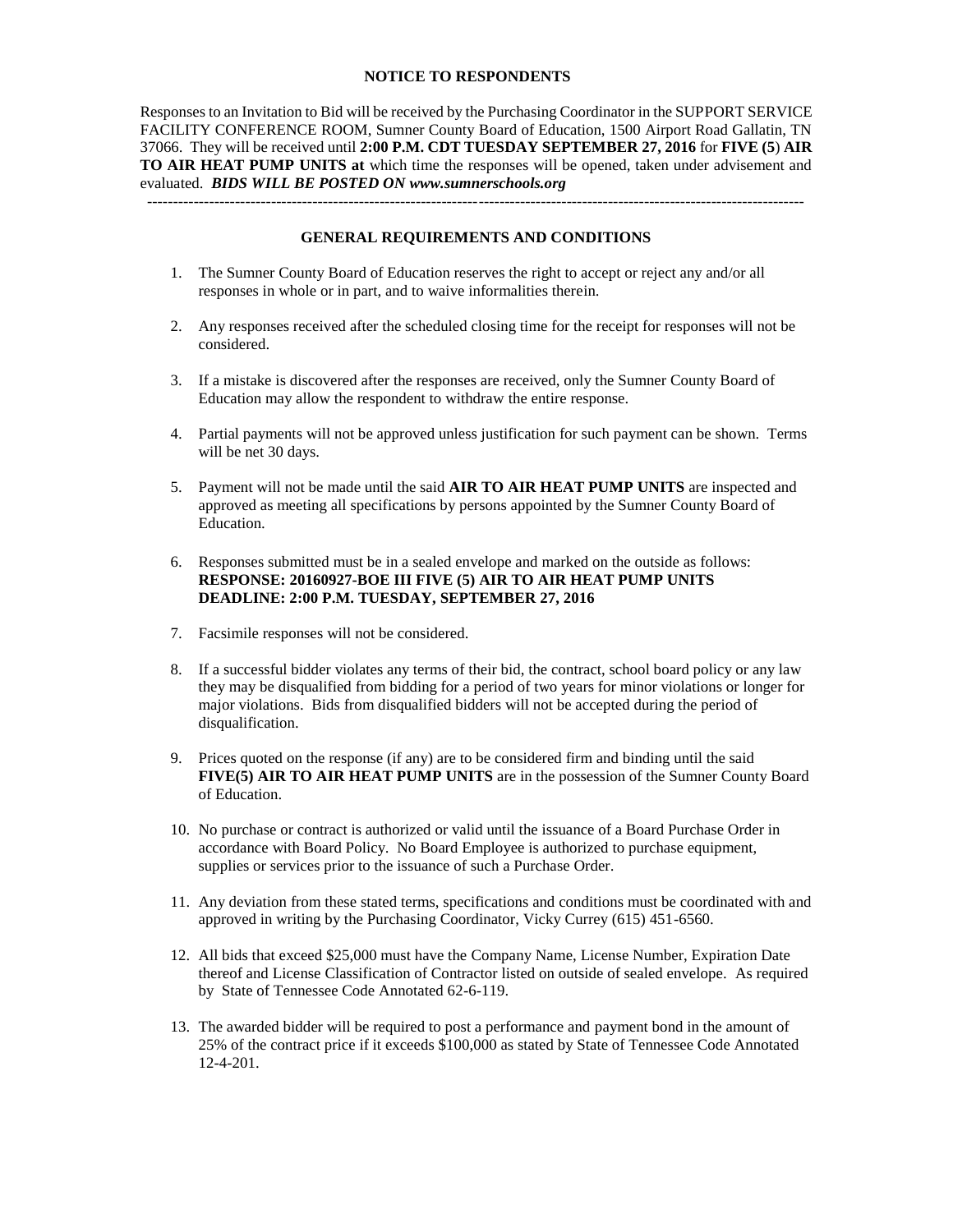#### **EQUAL OR EQUIVALENT TO**

Qty -Five (5) Bard Q36H2DB09XXXEXE Q-Tec Air to Air Heat Pump units each with:

- Dehumidification Circuit
- · R-410A Refrigerant
- Copeland Scroll Compressor
- · Solid State Heat Pump Control
- Disconnect All Models
- ECM Variable Speed Blower Motor
- · Stainless Steel Drain Pan
- Air Filter 1" Disposable
- · Diagnostic Light
- HPC, LPC, TDR Control Modules
- · 20 Gauge Cabinet
- Color: Painted Steel Buckeye Gray, or Beige
- Condensate Drain Kit
- 16" Wall Sleeve
- Low Ambient Control
- Outdoor Louver
- Duct-Free Plenum Box
- Sound Plenum
- Five Year Manufacture's Parts Only Warranty For All Components

(NOT INCLUDED: STARTUP, INSULATED WALL PANEL, ARCHITECTURAL TRIM, VIBRATION OR SEISMIC CONTROL, SMOKE DETECTORS, FIRESTATS, SPARE FILTERS, DAMPERS, CONTROL TRANSFORMERS FOR EMS, WARRANTY LABOR, POWER/CONTROL/INTERLOCK WIRING OR OTHER CONTROLS)

| TOTAL NET PRICE, FOB FACTORY, FREIGHT ALLOWED |  |
|-----------------------------------------------|--|
|                                               |  |
| One (1) Per Unit                              |  |